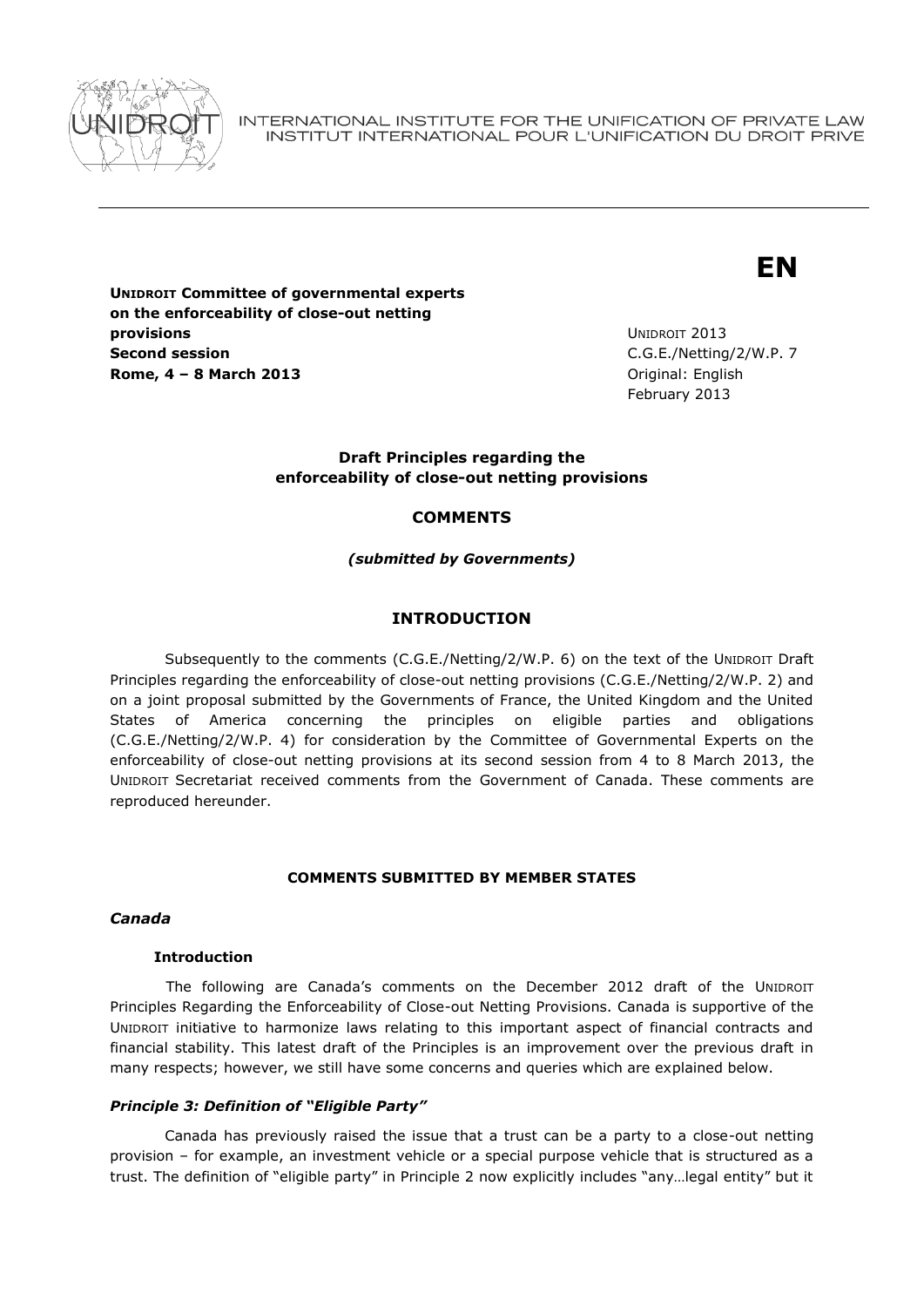is still not clear whether "legal entity" would include a trust. At least in the common law, a trust is not a legal entity but simply a legal relationship in which one person holds property for the benefit of another. If the Principles are to apply to close-out netting arrangements involving a trust structure (as opposed to the trustee, which is generally a legal entity), UNIDROIT should consider expanding the scope of "eligible party" beyond legal entities. This could be accomplished by simply deleting the word "legal" before "entity".

#### *Principle 4: Definition of "Eligible Obligation"*

We support the latest draft of Principle 4 as addressing two concerns which Canada had previously expressed with this Principle: the definition now includes security interests and other collateral arrangements (not just title transfer arrangements) that secure another eligible obligation; and paragraph 4(e) would permit implementing States to extend the list of eligible obligations to include contracts to clear obligations (confirmed by paragraph 68 of the commentary).

The only other issue we would point out is a drafting issue. In paragraph  $4(e)$ , it is unclear what is meant by "designated to that effect". Designated to what effect? When one refers back to the *chapeau* of this Principle, it's not clear what "effect" is being referred to. Perhaps the meaning could be better conveyed by replacing "designated to that effect" with "designated as an eligible obligation".

## *Principle 7: Additional Rules on the Operation of Close-out Netting Provisions in Insolvency*

In Canada's view, Principle 7 together with Principle 8 are at the heart of the UNIDROIT Principles and will largely determine the utility of the Principles for governments and legislators. We believe that the latest draft of Principle 7, with the inclusion of paragraph (2), strikes the right balance between the need to uphold the enforceability of close-out netting provisions in insolvency proceedings and the valid need of implementing States to restrict the operation of those provisions in situations where the provision amounts to a defrauding of creditors or the grant of unfair preference to some creditors over others. We note that paragraph (2) is in square brackets and we would strongly support retaining this paragraph as conveying the balanced approach that Principle 7 attempts to achieve.

#### *Principle 8: Resolution of Financial Institutions*

Principle 8 is the key policy exception to the protection that Principle 7 attempts to give to close-out netting provisions in insolvency proceedings. It is Canada's view that the exception to the protection afforded by Principle 7 should be measured and limited. We therefore supported the earlier draft of Principle 8 as reflecting well the balance that the FSB Key Attributes for Effective Resolution Regimes (section 4 and Annex IV) attempt to strike between the need to protect the exercise of close-out rights by counterparties to financial contracts and clearing systems and the need for resolution authorities to be able to stay the exercise of those rights in order to ensure an orderly resolution process. Accordingly, the previous draft of Principle 8 clearly stipulated that stays imposed in exercising resolution powers should be temporary and limited – in the sense that only close-out rights arising because of the commencement of resolution proceedings should be stayed.

We are therefore concerned to see that the latest draft of Principle 8 appears to abandon this balancing approach in favour of a broader, more general approach of stating simply that the Principles (specifically, Principle 7) are without prejudice to the implementing State's right, "subject to appropriate safeguards", to impose stays on the operation of close-out netting in the course of resolution proceedings. In Canada's view, this latest formulation does not adequately reflect the nuanced approach of the FSB Key Attributes on this issue and potentially undermines the protections that Principle 7 purports to give to close-out netting in insolvency situations. The Key